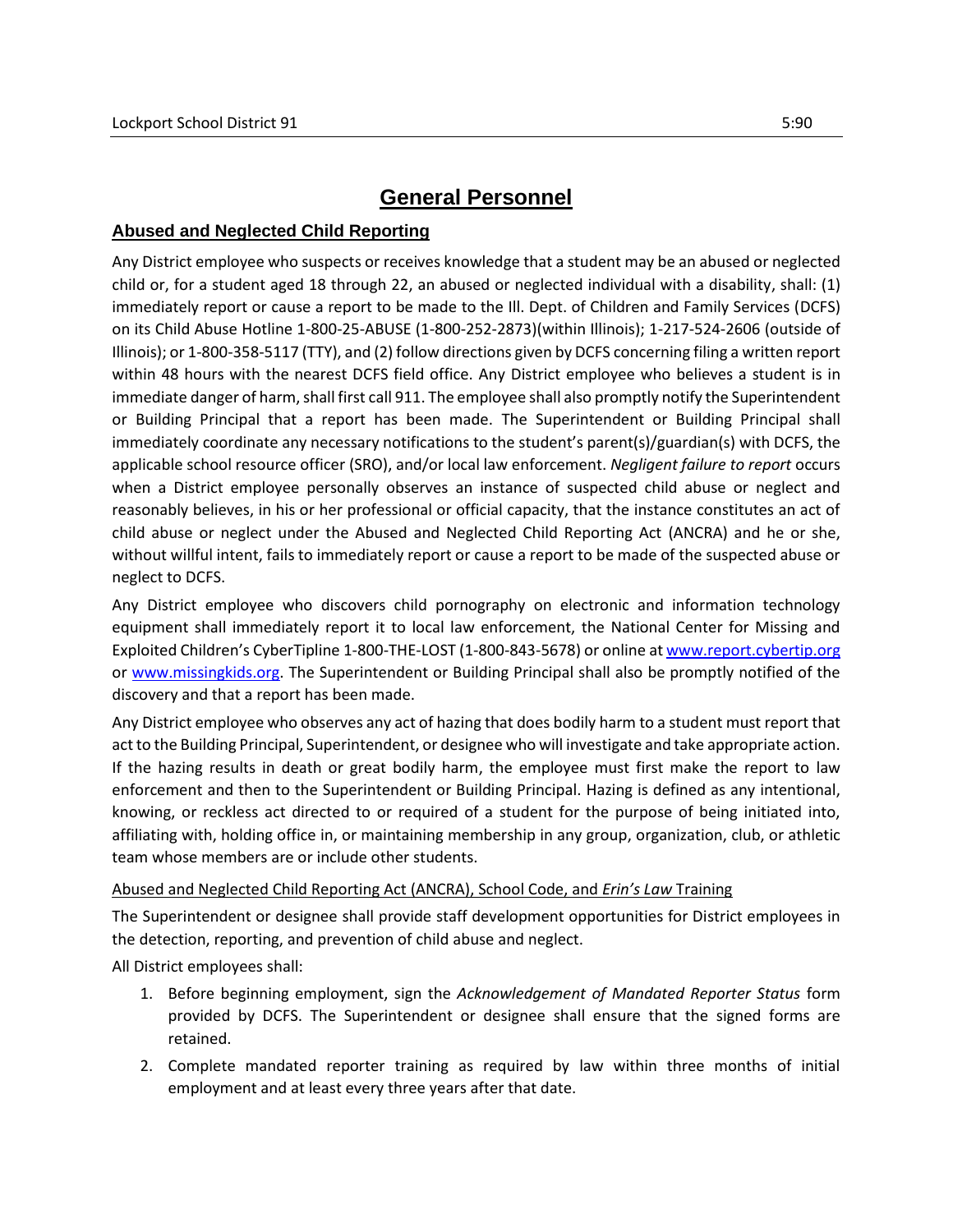3. Complete an annual evidence-informed training related to child sexual abuse, grooming behaviors, and boundary violations as required by law and policy 5:100, *Staff Development Program*.

## Alleged Incidents of Sexual Abuse; Investigations

An *alleged incident of sexual abuse* is an incident of sexual abuse of a child, as defined in 720 ILCS 5/11- 9.1A, that is alleged to have been perpetrated by school personnel, including a school vendor or volunteer, that occurred: on school grounds during a school activity; or outside of school grounds or not during a school activity.

If a District employee reports an alleged incident of sexual abuse to DCFS and DCFS accepts the report for investigation, DCFS will refer the matter to the local Children's Advocacy Center (CAC). The Superintendent or designee will implement procedures to coordinate with the CAC.

DCFS and/or the appropriate law enforcement agency will inform the District when its investigation is complete or has been suspended, as well as the outcome of its investigation. The existence of a DCFS and/or law enforcement investigation will not preclude the District from conducting its own parallel investigation into the alleged incident of sexual abuse in accordance with policy 7:20, *Harassment of Students Prohibited*.

### Special Superintendent Responsibilities

The Superintendent shall execute the requirements in Board policy 5:150, *Personnel Records*, whenever another school district requests a reference concerning an applicant who is or was a District employee and was the subject of a report made by a District employee to DCFS.

When the Superintendent has reasonable cause to believe that a license holder committed an intentional act of abuse or neglect with the result of making a child an abused child or a neglected child under ANCRA, and that act resulted in the license holder's dismissal or resignation from the District, he or she shall notify the State Superintendent and the Regional Superintendent in writing, providing the Ill. Educator Identification Number as well as a brief description of the misconduct alleged. The Superintendent must make the report within 30 days of the dismissal or resignation and mail a copy of the notification to the license holder.

### Special School Board Member Responsibilities

Each individual Board member must, if an allegation is raised to the member during an open or closed Board meeting that a student is an abused child as defined in ANCRA, direct or cause the Board to direct the Superintendent or other equivalent school administrator to comply with ANCRA's requirements concerning the reporting of child abuse.

If the Board determines that any District employee, other than an employee licensed under 105 ILCS 5/21B, has willfully or negligently failed to report an instance of suspected child abuse or neglect as required by ANCRA, the Board may dismiss that employee immediately.

When the Board learns that a licensed teacher was convicted of any felony, it must promptly report it to the State agencies listed in policy 2:20, *Powers and Duties of the School Board; Indemnification*.